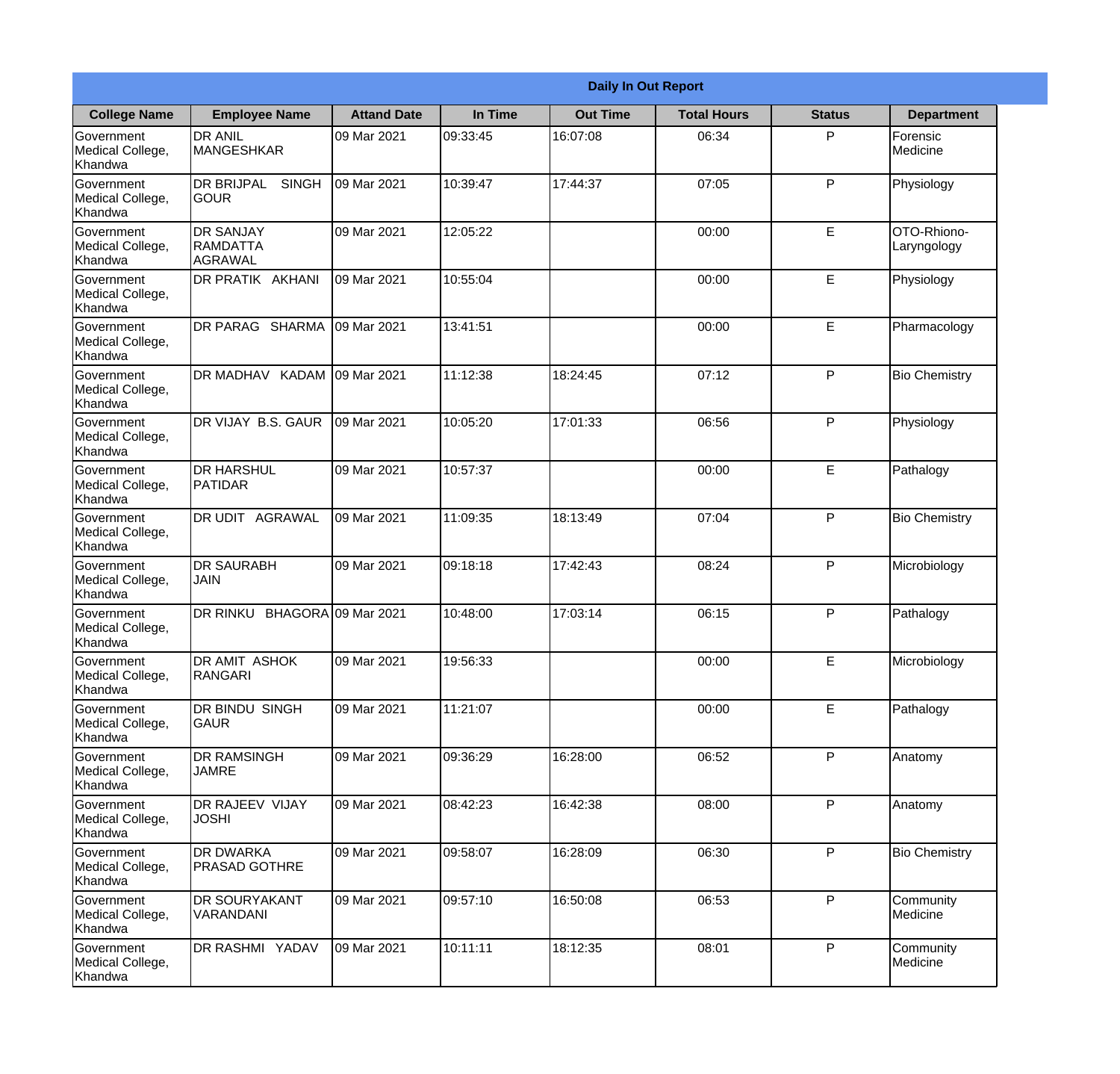| <b>Designation</b>                  | <b>Category</b> |
|-------------------------------------|-----------------|
| Assistant Professor   Para Clinical |                 |
| Demonstrator/Tutor   Non Clinical   |                 |
| Professor                           | Clinical        |
| <b>Assistant Professor</b>          | Non Clinical    |
| Professor                           | Para Clinical   |
| Assistant Professor   Non Clinical  |                 |
| Associate Professor Non Clinical    |                 |
| Assistant Professor   Para Clinical |                 |
| Associate Professor Non Clinical    |                 |
| Associate Professor   Para Clinical |                 |
| <b>Assistant Professor</b>          | Para Clinical   |
| Professor                           | Para Clinical   |
| Associate Professor   Para Clinical |                 |
| Demonstrator/Tutor   Non Clinical   |                 |
| Assistant Professor   Non Clinical  |                 |
| Demonstrator/Tutor   Non Clinical   |                 |
| Demonstrator/Tutor   Para Clinical  |                 |
| Assistant Professor   Para Clinical |                 |

## **Daily In Out Report**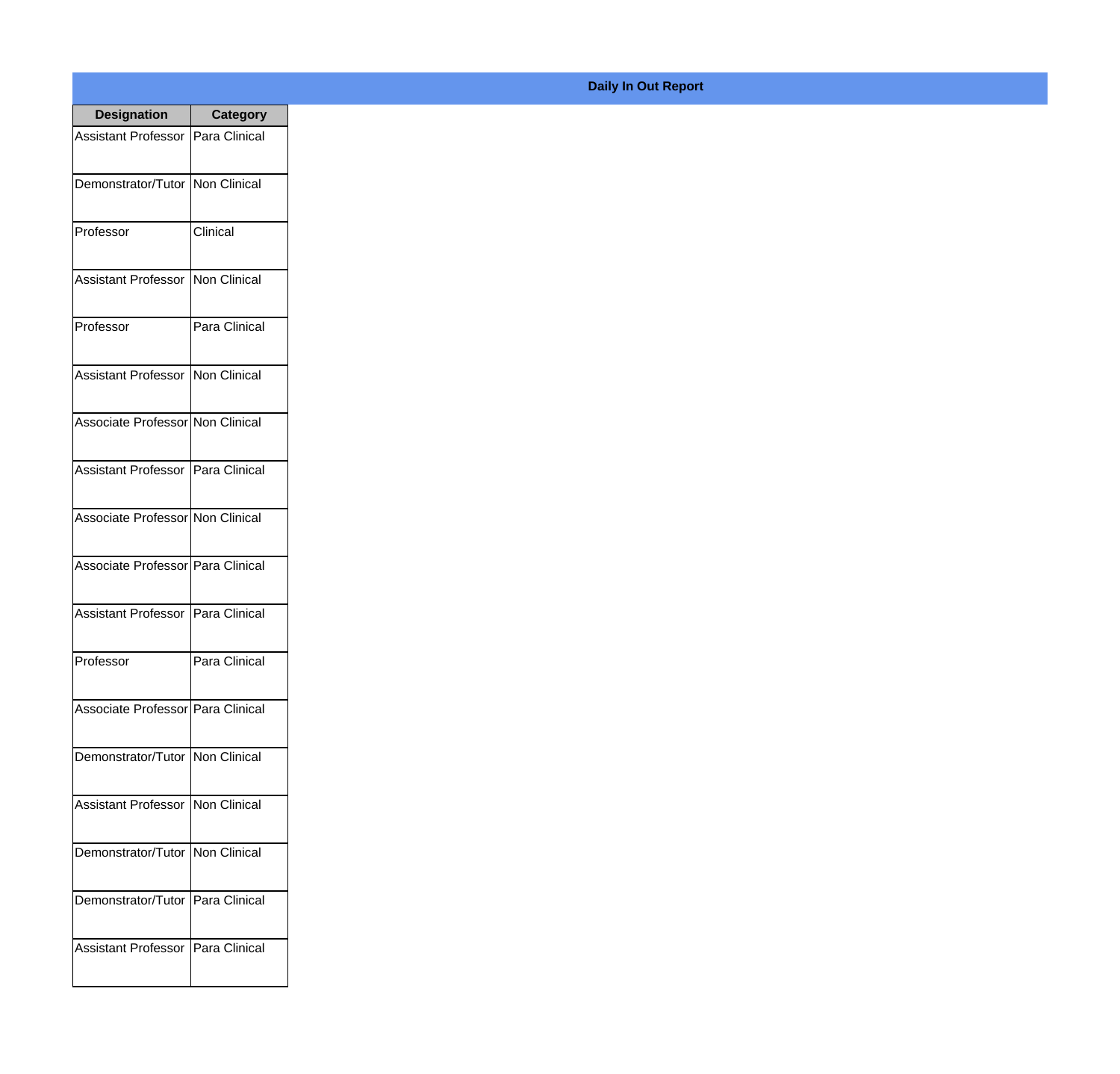|                                                         |                                                       |              |          |          | <b>Daily In Out Report</b> |              |                         |
|---------------------------------------------------------|-------------------------------------------------------|--------------|----------|----------|----------------------------|--------------|-------------------------|
| Government<br>Medical College,<br>Khandwa               | DR LEENA PARIHAR                                      | 09 Mar 2021  | 11:18:41 | 18:12:44 | 06:54                      | P            | Community<br>Medicine   |
| Government<br>Medical College,<br>Khandwa               | <b>MR PIYUSH KUMAR</b><br> MISHRA                     | 09 Mar 2021  | 10:37:07 | 17:35:31 | 06:58                      | $\mathsf{P}$ | Community<br>Medicine   |
| <b>Government</b><br>Medical College,<br>Khandwa        | DR SACHIN PARMAR 09 Mar 2021                          |              | 11:02:58 | 20:19:13 | 09:17                      | P            | Community<br>Medicine   |
| <b>Government</b><br>Medical College,<br>Khandwa        | DR PRAMILA VERMA 09 Mar 2021                          |              | 12:05:35 |          | 00:00                      | E            | Paediatrics             |
| Government<br>Medical College,<br>Khandwa               | DR MANOJ BALKE                                        | 09 Mar 2021  | 09:37:32 | 18:23:54 | 08:46                      | P            | Ophthalmology           |
| <b>Government</b><br>Medical College,<br><b>Khandwa</b> | <b>DR GARIMA</b><br><b>AGRAWAL</b><br><b>VARSHNEY</b> | 09 Mar 2021  | 10:32:56 |          | 00:00                      | E            | Paediatrics             |
| Government<br>Medical College,<br>Khandwa               | <b>DR SIDDHARTH</b><br><b>BANODE</b>                  | 09 Mar 2021  | 09:02:25 | 16:17:57 | 07:15                      | $\mathsf{P}$ | Pharmacology            |
| Government<br>Medical College,<br>Khandwa               | <b>DR RAJENDRA</b><br><b>SINGH MANDLOI</b>            | 09 Mar 2021  | 10:39:41 | 18:34:26 | 07:55                      | $\mathsf{P}$ | <b>Bio Chemistry</b>    |
| Government<br>Medical College,<br>Khandwa               | <b>DR SEEMA</b><br><b>SUDHAKARRAO</b><br>SUTAY        | 09 Mar 2021  | 11:03:29 |          | 00:00                      | E            | Forensic<br>Medicine    |
| <b>Government</b><br>Medical College,<br>Khandwa        | <b>DR AJAY</b><br><b>NARWARIYA</b>                    | 09 Mar 2021  | 11:02:47 |          | 00:00                      | E            | Microbiology            |
| Government<br>Medical College,<br>Khandwa               | <b>DR RAKESH SINGH</b><br><b>HAZARI</b>               | 09 Mar 2021  | 15:53:22 |          | 00:00                      | E            | Pathalogy               |
| Government<br>Medical College,<br>Khandwa               | <b>DR NISHA</b><br><b>KAITHWAS</b>                    | 109 Mar 2021 | 16:05:02 |          | 00:00                      | E            | Psychiatry              |
| Government<br>Medical College,<br>Khandwa               | DR ANANT<br><b>TUKARAM PAWAR</b>                      | 09 Mar 2021  | 12:19:08 | 20:18:31 | 07:59                      | P            | Community<br>Medicine   |
| Government<br>Medical College,<br>Khandwa               | DR RAJU                                               | 09 Mar 2021  | 08:46:54 | 19:03:49 | 10:17                      | P            | Forensic<br>Medicine    |
| Government<br>Medical College,<br>Khandwa               | <b>DR MAHENDRA</b><br>PANWAR                          | 09 Mar 2021  | 09:52:41 |          | 00:00                      | E            | Orthopaedics            |
| Government<br>Medical College,<br>Khandwa               | <b>DR SITARAM</b><br><b>SOLANKI</b>                   | 09 Mar 2021  | 11:09:27 | 18:46:52 | 07:37                      | $\mathsf{P}$ | Forensic<br>Medicine    |
| Government<br>Medical College,<br>Khandwa               | DR RANJEET<br><b>BADOLE</b>                           | 09 Mar 2021  | 10:26:54 |          | 00:00                      | E            | <b>General Medicine</b> |
| Government<br>Medical College,<br>Khandwa               | DR ASHOK<br><b>BHAUSAHEB NAJAN</b>                    | 09 Mar 2021  | 11:06:40 |          | 00:00                      | E            | Forensic<br>Medicine    |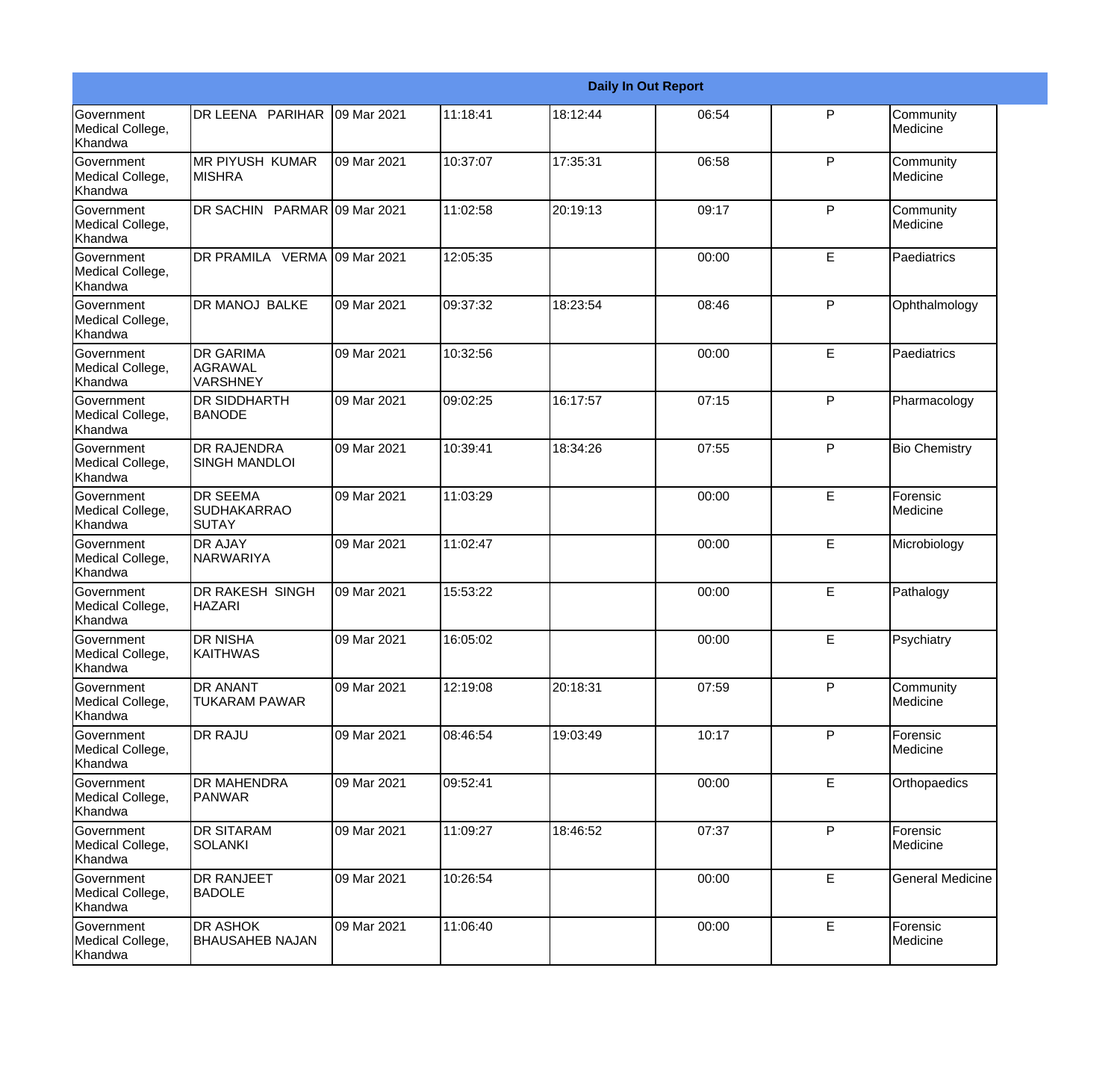| Assistant Professor   Para Clinical<br>Para Clinical<br>Assistant Professor   Para Clinical<br>Clinical |
|---------------------------------------------------------------------------------------------------------|
|                                                                                                         |
|                                                                                                         |
|                                                                                                         |
|                                                                                                         |
|                                                                                                         |
|                                                                                                         |
| Assistant Professor Clinical                                                                            |
| Associate Professor Clinical                                                                            |
|                                                                                                         |
| Associate Professor Para Clinical                                                                       |
| Demonstrator/Tutor Non Clinical                                                                         |
|                                                                                                         |
| Para Clinical                                                                                           |
| Demonstrator/Tutor Para Clinical                                                                        |
| Para Clinical                                                                                           |
|                                                                                                         |
| Assistant Professor Clinical                                                                            |
| Para Clinical                                                                                           |
|                                                                                                         |
| Demonstrator/Tutor Para Clinical                                                                        |
| Assistant Professor Clinical                                                                            |
|                                                                                                         |
| Demonstrator/Tutor   Para Clinical                                                                      |
| Assistant Professor Clinical                                                                            |
|                                                                                                         |
| Associate Professor Para Clinical                                                                       |
|                                                                                                         |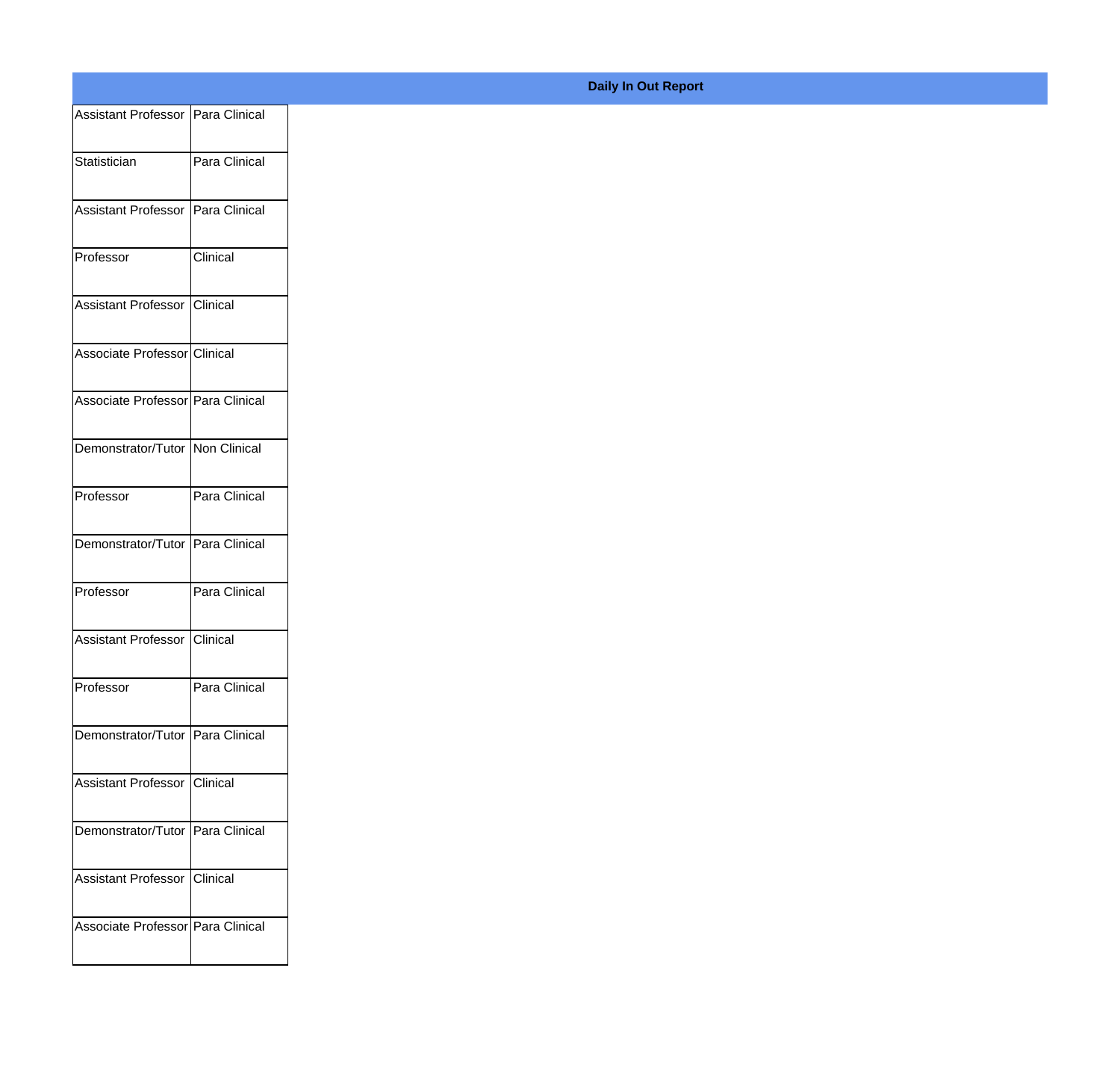|                                                  |                                                   |             |          |          | <b>Daily In Out Report</b> |   |                             |
|--------------------------------------------------|---------------------------------------------------|-------------|----------|----------|----------------------------|---|-----------------------------|
| Government<br>Medical College,<br>Khandwa        | <b>DR NITESHKUMAR</b><br>KISHORILAL<br>RATHORE    | 09 Mar 2021 | 11:03:13 | 18:56:55 | 07:53                      | P | Pharmacology                |
| Government<br>Medical College,<br>Khandwa        | <b>DR PRIYESH</b><br><b>MARSKOLE</b>              | 09 Mar 2021 | 09:08:36 | 18:12:26 | 09:04                      | P | Community<br>Medicine       |
| Government<br>Medical College,<br>Khandwa        | <b>DR SANGEETA</b><br><b>CHINCHOLE</b>            | 09 Mar 2021 | 09:58:38 | 17:26:46 | 07:28                      | P | Physiology                  |
| Government<br>Medical College,<br>Khandwa        | DR NEERAJ KUMAR                                   | 09 Mar 2021 | 12:08:18 | 18:23:47 | 06:15                      | P | Dentisry                    |
| Government<br>Medical College,<br>Khandwa        | DR VIJAY NAYAK                                    | 09 Mar 2021 | 10:16:42 |          | 00:00                      | E | Anatomy                     |
| Government<br>Medical College,<br>Khandwa        | <b>DR NISHA MANDLOI</b><br>PANWAR                 | 09 Mar 2021 | 10:15:10 | 17:00:12 | 06:45                      | P | Obstetrics &<br>Gynaecology |
| <b>Government</b><br>Medical College,<br>Khandwa | DR NANDINI DIXIT                                  | 09 Mar 2021 | 13:31:05 |          | 00:00                      | E | Paediatrics                 |
| Government<br>Medical College,<br>Khandwa        | <b>DR SATISH</b><br><b>CHANDEL</b>                | 09 Mar 2021 | 10:14:20 |          | 00:00                      | E | Pharmacology                |
| Government<br>Medical College,<br>Khandwa        | <b>DR JITENDRA</b><br><b>AHIRWAR</b>              | 09 Mar 2021 | 20:21:19 |          | 00:00                      | E | Pathalogy                   |
| <b>Government</b><br>Medical College,<br>Khandwa | <b>DR MUKTESHWARI</b><br><b>GUPTA</b>             | 09 Mar 2021 | 11:13:45 | 17:44:16 | 06:31                      | P | Pharmacology                |
| Government<br>Medical College,<br>Khandwa        | <b>DR MUKTESHWARI</b><br><b>GUPTA</b>             | 09 Mar 2021 | 18:32:42 |          | 06:31                      | P | Pharmacology                |
| Government<br>Medical College,<br>Khandwa        | DR PURTI AGARWAL<br>SAINI                         | 09 Mar 2021 | 10:44:59 | 16:27:21 | 05:43                      | P | Pathalogy                   |
| Government<br>Medical College,<br>Khandwa        | DR YASHPAL RAY                                    | 09 Mar 2021 | 11:36:37 |          | 00:00                      | E | Anatomy                     |
| Government<br>Medical College,<br>Khandwa        | <b>DR DEEPIKA</b><br>PANWAR                       | 09 Mar 2021 | 11:02:05 | 17:19:55 | 06:17                      | P | <b>Bio Chemistry</b>        |
| Government<br>Medical College,<br>Khandwa        | <b>DR VISHAL</b><br><b>KUMAR</b><br><b>THAKRE</b> | 09 Mar 2021 | 10:39:08 | 18:37:13 | 07:58                      | P | Physiology                  |
| Government<br>Medical College,<br>Khandwa        | RENU WAGHMARE                                     | 09 Mar 2021 | 11:11:31 | 18:05:17 | 06:54                      | P | Community<br>Medicine       |